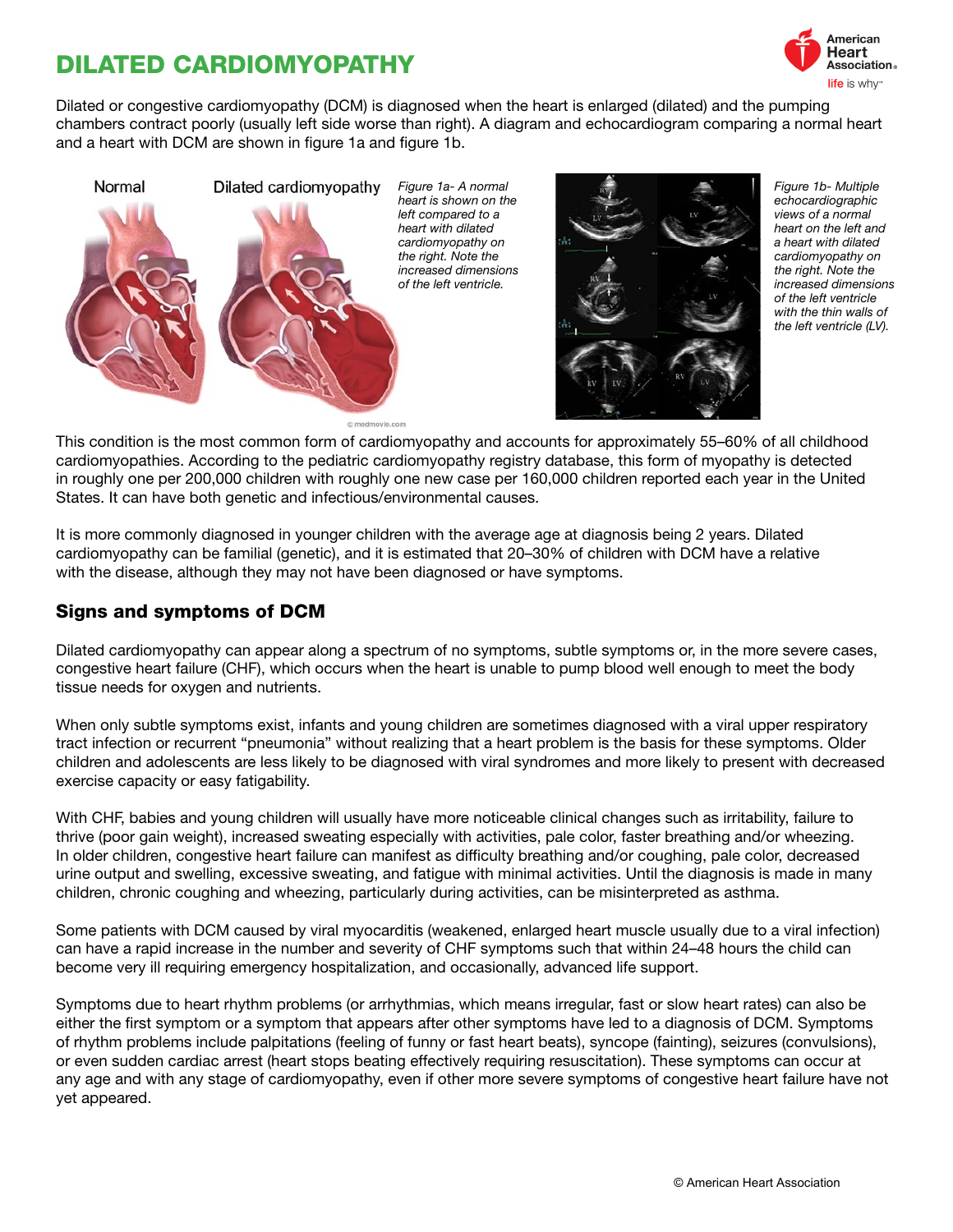## Diagnosis of DCM

Once there is clinical suspicion based on the patient history and physical exam, the diagnosis of DCM is primarily based on echocardiography. With this test, your physician will be using ultrasound beams to evaluate the heart looking for dilated chambers and decreased pump function. Along with the echocardiogram, there are other tests that will likely be done to confirm the diagnosis or provide clues as to the cause.

A chest X-ray will show the heart size and can be used as a reference to follow increases in heart size that may occur over time. An electrocardiogram, or EKG, records the electrical conduction through the heart and is used to look for evidence of thickened or enlarged chambers as well as abnormal heart beats that can occur in children with this diagnosis. To more completely evaluate for the presence or absence of these abnormal heart rhythms, which may effect treatment, your doctor may also order a Holter monitor which records heart beats over a 24–48 hour period. A treadmill test can also be useful in some children (beyond age 5–7 years) who can cooperate with this study. This exercise test is used to assess the energy reserve of your child's heart and, in cases when children do not respond adequately to medicines, this test may also help predict the need for heart transplantation.

Depending on your child's age, a battery of blood tests may be done in order to identify treatable causes for the cardiomyopathy. This may include testing for certain viral infections such as adenovirus and the Coxsackie viruses as they have been associated with DCM especially in younger children. In many cases, no cause is discovered, and the cardiomyopathy may be referred to as "idiopathic" (cause unknown). Many heart failure specialists believe this "idiopathic" form of the cardiomyopathy is genetic. While genetic screening has not yet become a standard procedure, some physicians may send blood to molecular testing labs located in a few centers around the country so that limited genetic testing can be performed looking for possible mutations currently known to cause dilated cardiomyopathy. If your physicians believe the cause is genetic (especially common in older children and adolescents), evaluation, usually with echo, of other family members is recommended to rule out presence of this disease in other close relatives (parents, siblings).

Finally, in more advanced cases of DCM, cardiac catheterization may be performed. During this procedure, a catheter (thin plastic tube) will be slowly advanced through an artery or vein into the heart (while watching its course on a TV monitor) so that pressures within the heart chambers can be measured. A cardiac biopsy, which involves removing tiny pieces of heart muscle for inspection under the microscope, may be performed to help distinguish between infectious and genetic causes. The information provided during the catheterization may also be helpful if transplantation is being considered as one of the treatment options for your child.

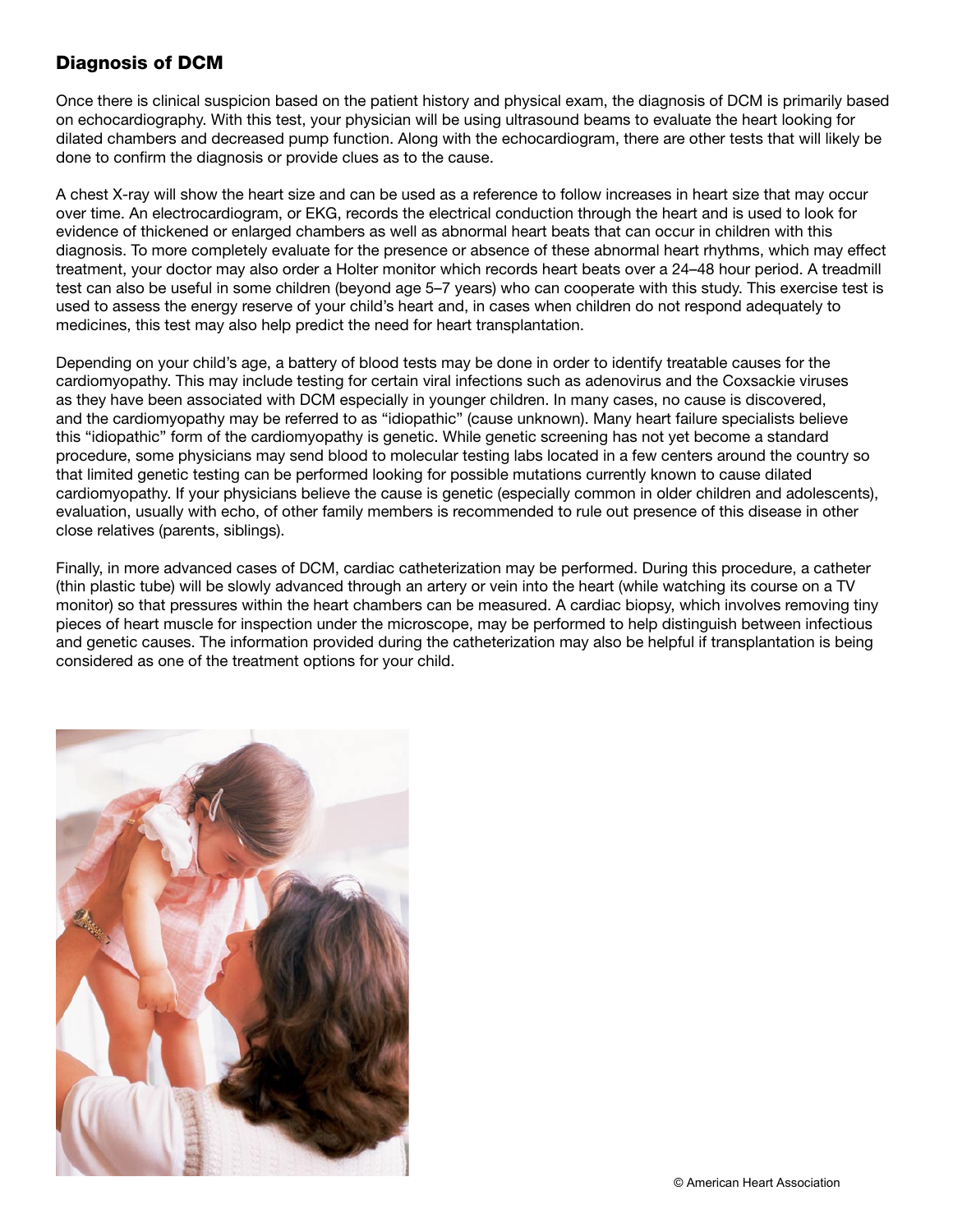### Causes of DCM

While other causes of DCM have been identified and are briefly discussed in other sections of this brochure, mounting scientific evidence is beginning to suggest that individual genetic "mutations" may be among the more common causes of DCM in children. For a greater understanding of the basics of human inheritance patterns and a more detailed discussion of the potential genetic causes of DCM, the reader is encouraged to read separate sections entitled "Overview of Inheritance" and "Genetics of Cardiomyopathies" printed elsewhere in this brochure.

## Current Treatment

Currently, there are no therapies that can "cure" DCM; however, many treatments are available that can improve symptoms and decrease risk in children with DCM. The choice of a specific therapy depends on the clinical condition of the child, the risk of dangerous events and the ability of the child to tolerate the therapy. In the following sections, current medical and non-medical therapies for DCM are summarized.

## Medical Therapy

The majority of children with DCM have signs and symptoms of heart failure. The most common types of medications used to treat heart failure include diuretics, inotropic agents, afterload reducing agents and beta-blockers.

Diuretics, sometimes called "water pills," reduce excess fluid in the lungs or other organs by increasing urine production. The loss of excess fluid reduces the workload of the heart, reduces swelling and helps children breathe more easily. Diuretics can be given either orally or intravenously. Common diuretics include furosemide, spironolactone, bumetanide and metolazone. Common side effects of diuretics include dehydration and abnormalities in the blood chemistries (particularly potassium loss).

Inotropic Agents are used to help the heart contract more effectively. Inotropic medications and are most commonly used intravenously to support children who have severe heart failure and are not stable enough to be home. Common types of inotropic medications include:

- Digoxin (taken by mouth): improves the contraction of the heart. Side effects include low heart rate, and, with high blood levels, vomiting and abnormal heart rhythm.
- Dobutamine, dopamine, epinephrine, norepinephrine (intravenous medications given in the hospital): medications that increase blood pressure and the strength of heart contractions. Side effects include increased heart rate, arrhythmias and for some, constriction of the arteries.
- Vasopressin (intravenous medication): increases blood pressure and improves blood flow to the kidneys. Side effects include excessive constriction of the arteries and low sodium.
- Milrinone (intravenous medication): improves heart contraction and decreases the work of the heart by relaxing the arteries. Side effects include low blood pressure, arrhythmias and headaches.

Afterload Reducing Agents reduce the work of the heart by relaxing the arteries and allowing the blood to flow more easily to the body. Common afterload reducing medications include:

- Angiotensin converting enzyme inhibitors (ACE inhibitors): captopril, enalapril, lisinopril, monopril (taken by mouth). Side effects include low blood pressure, low white blood cell count, high potassium levels and kidney or liver abnormalities.
- Angiotensin I Blocker: Losartan (taken by mouth). Side effects include diarrhea, muscle cramps and dizziness.
- Milrinone is an inotropic agent (see above) that also relaxes the arteries.

Beta-blockers slow the heartbeat and reduce the work needed for contraction of the heart muscle. Slowing down the heart rate can help to keep a weakened heart from overworking. In some cases, beta-blockers allow an enlarged heart to become more normal in size. Common beta-blockers (taken by mouth) include carvedilol, metoprolol, propanolol and atenolol. Side effects include dizziness, low heart rate, low blood pressure, and, in some cases, fluid retention, fatigue, impaired school performance and depression.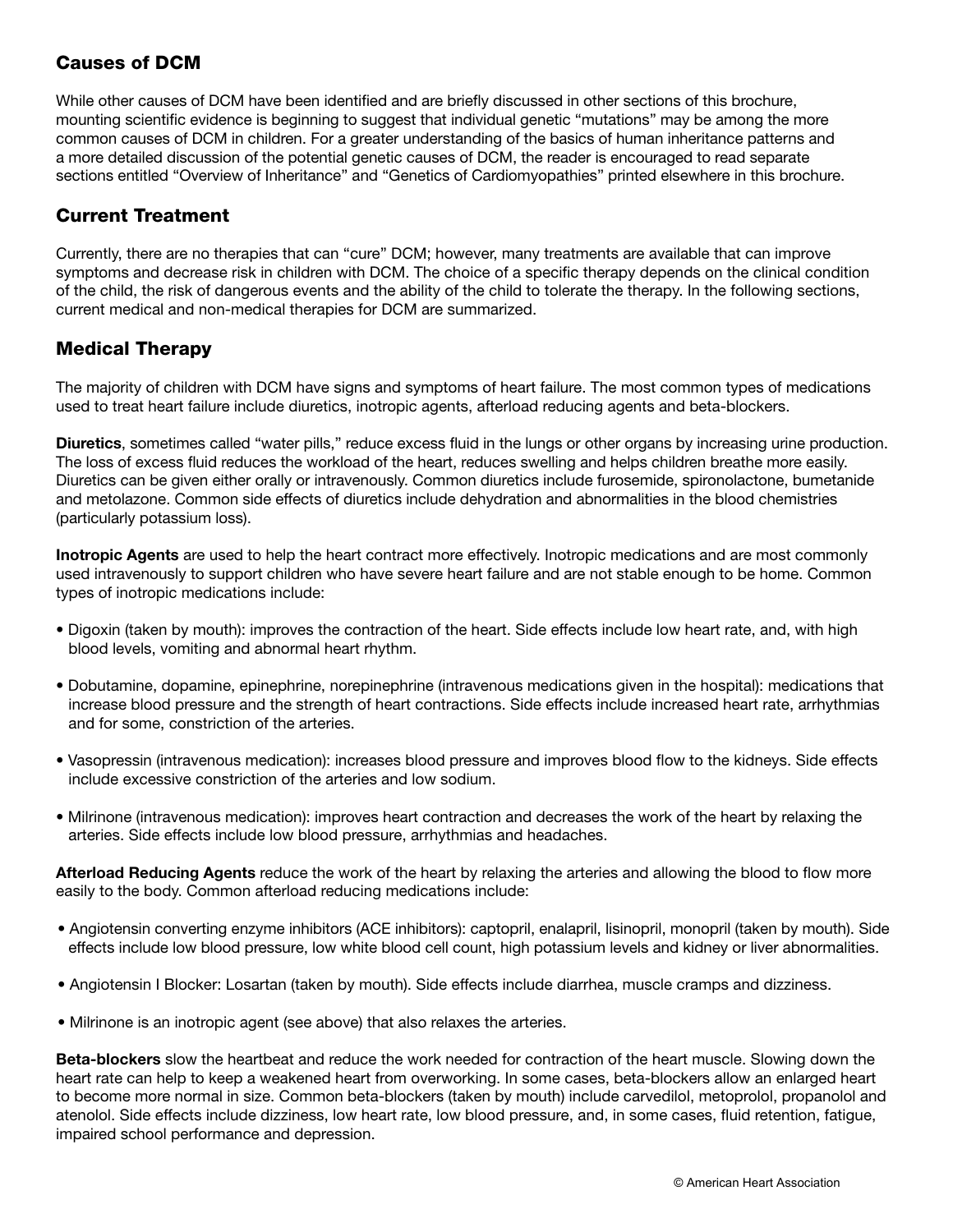In addition to improving the symptoms of heart failure, ACE inhibitors and beta-blockers have been shown to return the heart size toward normal and lessen the number of deaths and hospitalizations in adult patients with dilated cardiomyopathy without symptoms. An ACE inhibitor is recommended in children with dilated cardiomyopathy even in the absence of symptoms. Currently, no firm recommendations are available for beta-blockers in children.

## Anticoagulation Medications

In children with a heart that does not contract well, there is a risk of blood clots forming inside the heart possibly leading to a stroke. Anticoagulation medications, also known as blood thinners are often used in these situations. The choice of anticoagulation drug depends on how likely it is that a blood clot will form. Less strong anticoagulation medications include aspirin and dipyridamole. Stronger anticoagulation drugs are warfarin, heparin, and enoxaparin; these drugs require careful monitoring with regular blood testing. While variable, common side effects of anti-coagulants include excessive bruising or bleeding from otherwise minor skin injuries, interaction with other medications and, for warfarin, fluctuations in anticoagulation blood levels caused by changes in daily dietary intake. Information regarding which food groups can significantly affect warfarin levels can be obtained from your cardiologist.

## Anti-arrhythmia Medications

In some DCM patients, especially those with very dilated and poorly contractile ventricles, there may be a higher risk of an abnormal, life-threatening heart rhythm (ventricular tachycardia), and medications are used to prevent or control this abnormal rhythm which then keeps the heart beating in a regular pattern. Common anti-arrhythmia medications include: amiodarone, procainamide and lidocaine. General side effects may include slower heart rate, lower blood pressure, GI upset (nausea/constipation), headache, depressed mood, difficulties concentrating, dizziness, and skin rash among others. Consult your cardiologist for drug-specific side effects once a particular anti-arrhythmic medicine has been prescribed.

# Pacing Therapies for DCM

#### **Pacemakers**

Pacemakers are small, battery-operated devices that are placed under the skin of the chest or abdomen and attached to electrical wires (leads) which are threaded to the heart. Depending on which type of pacemaker is used, these leads are attached to muscle tissue either on the inside or outside of the heart. The devices monitor the heartbeat and help maintain a regular rhythm in children who are prone to have abnormal heartbeats.

In some patients with DCM, the heart rate can become too slow either due to abnormally slow conduction of impulses through the heart or as a side effect of medications. In those instances, a "back-up" pacemaker can be implanted to help maintain an appropriate heart rate.

Conversely, as mentioned above, patients with DCM can develop abnormally fast, life-threatening arrhythmias (ventricular tachycardia and/or fibrillation). Implantable cardioverter defibrillators (ICDs) can be used in those children to convert these arrhythmias to a normal rhythm.

Finally, a bi-ventricular pacing system has recently become part of the standard therapy in adults with end-stage heart failure associated with DCM, and this treatment modality is currently being evaluated in children.

### Implantable Cardioverter Defibrillator (ICD)

ICDs are designed to prevent sudden death from a serious arrhythmia known as ventricular tachycardia or fibrillation. An ICD constantly monitors heart rate, and when ventricular tachycardia or fibrillation is detected, the ICD delivers a shock to the heart that restores normal rhythm. ICDs are used in patients with hypertrophic cardiomyopathy who are felt to be at high risk for a sudden death and in children with dilated cardiomyopathy who have serious ventricular arrhythmias.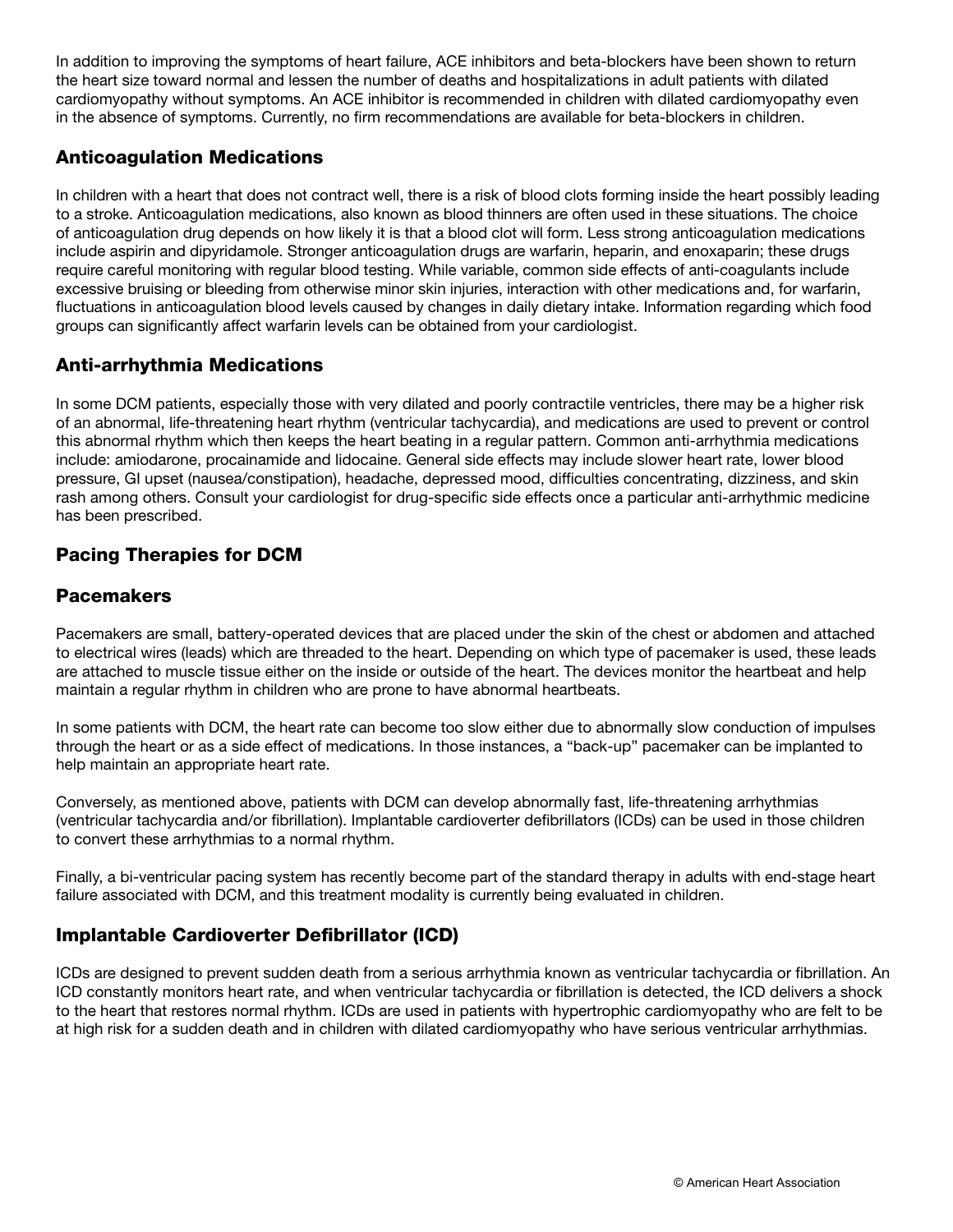### Biventricular Pacemaker:

In recent promising studies in adult patients with dilated cardiomyopathy, a special pacemaker that can pace both the right and left ventricles has been designed. This system, which has to be specially timed, allows the two ventricles to contract together and improves the synchrony of contraction between the walls of the left ventricle. Study results have shown that, when added to other medical treatments, this mode of pacing has helped some patients live longer with fewer hospitalizations and, in some cases, has decreased the need for transplantation.

At the time of this publication, use of bi-ventricular pacing in children is in the early stages of development. It is not yet known which children may benefit most from this form of pacing or the best way to implant the system. Nonetheless, this approach is considered an adjunctive therapy to medicines that patients are already receiving and should not be thought of as a medicine replacement. Over the next few years, study results in children in whom bi-ventricular pacing is being used may help cardiologists better understand which patients may benefit most from this therapy and under what circumstances.

# Surgical Options for DCM

No surgery has been effective in improving the heart function in dilated cardiomyopathy. In a few patients with a severely dilated left ventricle and a very leaky (regurgitant) mitral valve, surgery to repair or replace the mitral valve may help the heart function improve temporarily. Heart transplantation is the only effective surgery offered for patients with DCM who have severe heart failure that does not respond to medications or other treatments.

### Cardiac Assist Devices (Mechanical Hearts)

Cardiac assist devices are machines that do the work of the heart using a mechanical pump to deliver blood to the body. Cardiac assist devices are implanted when all other therapies have failed and the heart failure is severe. They improve blood flow to the body and allow other organs to recover from the stress of heart failure. These devices are typically used as bridges to transplantation. That is, they are used to support a child either until the heart function has recovered enough to effectively circulate blood through the body or until a suitable donor organ can be found. In pediatric patients, they are designed as a temporary means of support and cannot be used as a permanent alternative to the child's own heart or a transplanted heart. Potential complications of cardiac assist devices include infection, blood clots, stroke and mechanical problems with the devices themselves. There are a variety of cardiac assist devices available. The type of cardiac assist device that is used for an individual child depends on body size and also the type of assist support needed.

# Heart Transplantation

Dilated cardiomyopathy is one of the leading reasons for heart transplantation in children. Heart transplant is only considered in children who have such serious heart disease that there are no other medications or support devices available to sustain the child. A heart transplant offers the child with DCM the chance to return to a normal lifestyle. While a donor heart can cure the symptoms of heart failure and greatly improve survival, it is a major operation with considerable risks and long-term complications. Once a transplant is done, other concerns arise, such as infection, organ rejection, coronary artery disease, and the side effects of medications.

### Prognosis

Many children with DCM are able to lead relatively normal lives once the diagnosis has been established and appropriate therapies have been started. The long-term prognosis varies depending on the cause, severity and degree of functional impairment. Children with DCM should be watched closely for the development of heart failure, abnormal heart rhythms, blood clots inside the heart and other signs that the heart is not able to maintain normal blood flow. Once signs of heart failure or significantly abnormal rhythms appear, aggressive therapy is begun with close monitoring for signs of worsening blood flow to the vital organs. If other organs show signs of damage or the heart failure does not respond to medications, a cardiac assist device and/or transplant is considered early, as the waiting time for a donor heart can be unpredictable. It is important that a child with cardiomyopathy be closely monitored at a center with expertise in pediatric heart failure, arrhythmias, cardiac assist devices and transplantation in order to ensure rapid response to any worsening of his or her condition.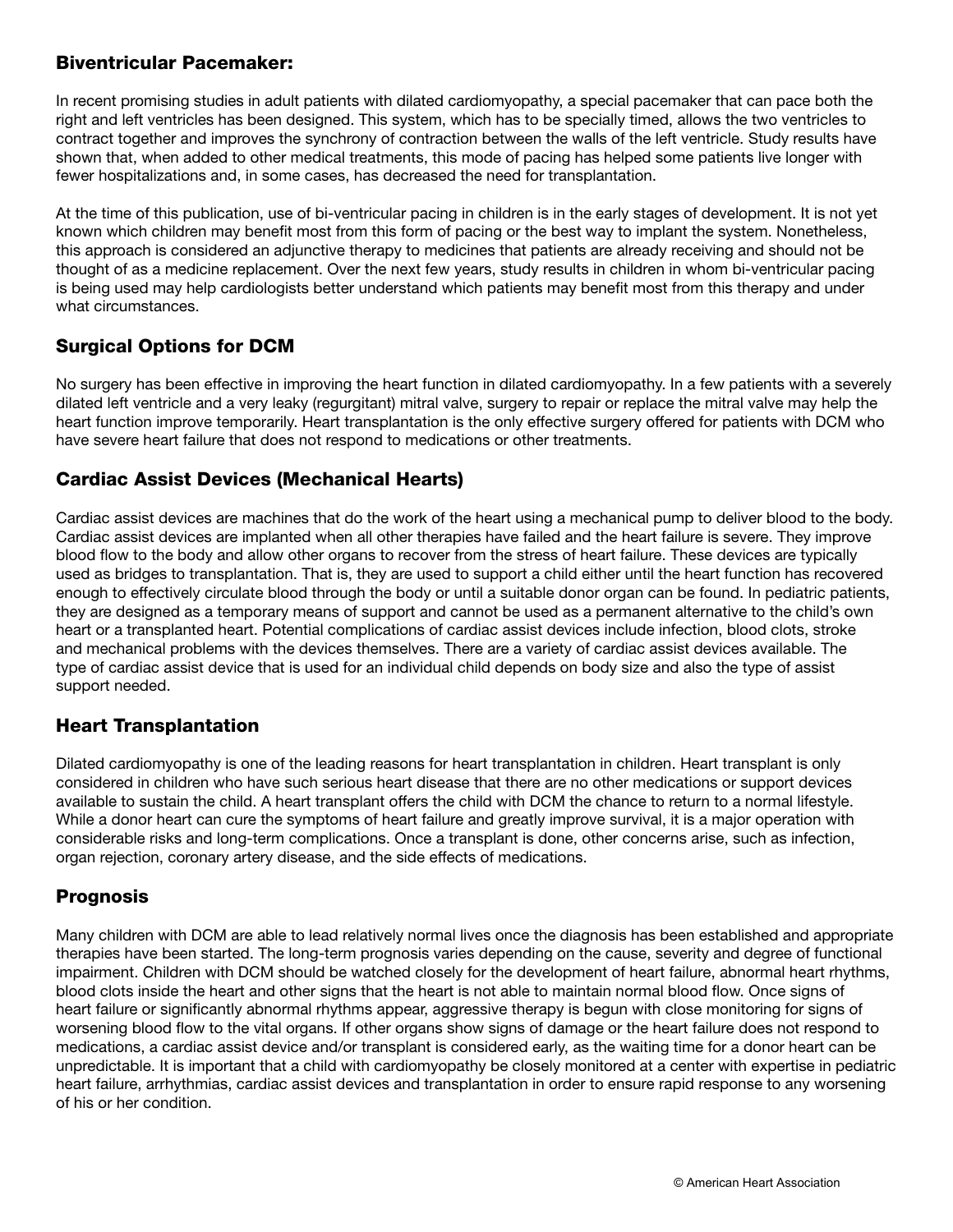In children with DCM, approximately 35% recover completely, 35% stabilize and the remaining may progressively worsen. Children with DCM are more prone to congestive heart failure and have a higher rate of heart transplantation compared with other forms of cardiomyopathy. However, improved medical therapy may eventually change this scenario. Current average five-year survival rates for children with DCM are 40–50%. If the cause of DCM is myocarditis, children are more likely to improve and have a better outcome than children with other causes of DCM.

## Living with DCM

The diagnosis of DCM affects many areas of a child's life. The following sections outline the general approaches to living with this disease. It is important that specific recommendations are developed by the team caring for the child.

## Physical Activity

Children with DCM are not allowed to play competitive sports because of the possibility of a sudden collapse or increased heart failure. A competitive sport is an organized team activity for which training is required.

A child with dilated cardiomyopathy and no heart failure symptoms can be allowed to perform recreational athletic activities, also known as low-dynamic or low-static sports, in a non-competitive situation. In milder cases, the child may even participate in gym class after careful discussions between the child, teacher, and parents to ensure that the level of activity does not cause overexertion (breathlessness, chest pain, excessive sweating). Specific activity recommendations should be individualized by the treating cardiologist.

#### **School**

The intellectual, psychological, and social benefits of attending school cannot be overestimated in the child with DCM. Adjusting medication schedules so they do not interfere with school activities, discussing safe activity levels with school personnel, and providing tutoring to maintain academic performance are important interventions that can help a child to stay in school and keep up with their peers. Often close communication between the parents, medical care team, and the school nurse can help to keep a child up to date in school.

### **Friends**

Every effort should be made to allow a child with DCM to spend time with friends. The child should also be allowed to participate in recreational activities whenever possible. However, an effort should be made to avoid contact with those who are acutely ill with fever, even though many children with this disease are able to tolerate upper respiratory tract illnesses (common colds) well.

#### Psychological Issues

Adjusting to having a chronic illness is stressful not only for the child but for the entire family as well. The child's reaction to having DCM often depends on the stage of the child's development. Discussions about the disease should be tailored to the specific concerns of the child. Child-life professionals and pediatric psychiatrists are important resources to help children cope, and their services are often available through the treating center.

### Family

The impact of a diagnosis of DCM is felt throughout the child's immediate and extended family. It is important for parents and other caregivers to realize that they are not alone in feeling the weight of responsibility that comes with taking care of a child with a chronic illness. Anticipating and/or preventing the stress imposed by an illness is an important part of caring for the child and family, and personnel at the treating medical center can help identify issues that can lead to increased stress.

Practical solutions to problems giving medications, keeping track of appointments, and maintaining normal family life can often be found through discussions with nurse clinicians, the social worker, psychiatrist, and other parents of children with dilated cardiomyopathy.